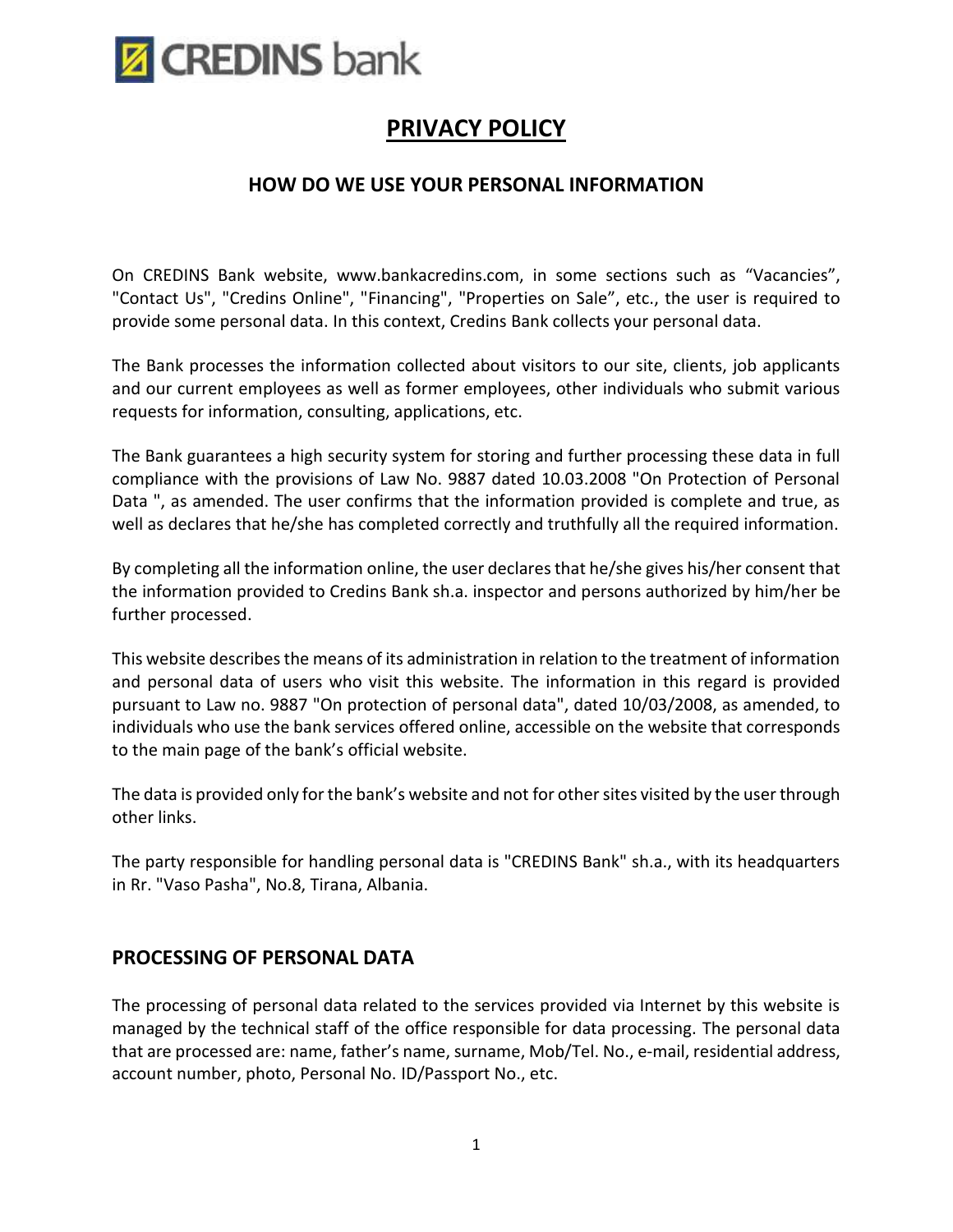

No information processed from the online service is communicated or disclosed unless the information is requested by the competent authorities entitled by special law in compliance with the legal provisions.

The personal data provided by the users are used only for the purpose of providing the service or for completing the request and are communicated to the service provider and third parties, only if necessary for this purpose, observing the requirements of the law.

Bank employees are obliged to maintain the confidentiality of the information provided to the latter in order to exercise its functions in accordance with the Law, and may disclose it only to the legal authorities. The bank assesses their integrity before they are hired. The Bank monitors their compliance with their information security obligations.

## **CATEGORIES OF DATA SUBJECT TO BE PROCESSED**

We use the personal data of the categories of personal data subjects (clients, employees, job applicants, etc.), and keep them in order to provide service to the data subject even in cases requested by the latter for other closely related purposes. Data on website searches and software procedures, responsible for the website functioning receive data in the context of normal operation and only for the period of connection. Their transmission occurs when using Internet communication protocols.

This site does not include links between this site and other sites. We encourage you to read the privacy statements on the other websites as well.

The personal data of electronic banking services of data subjects' categories are stored in a high security standard system. The Bank processes the personal data of the user and authorized persons exclusively for the purpose of using electronic banking services. This data is not obtained to establish links with identified parties, but considering their nature, they enable identification of users by processing or linking to third party information and data.

The information provided voluntarily by the user, all optional, explicit and voluntary emails sent to the addresses specified on this website, includes also the sender's address to respond to requests as well as any other personal data contained in the email. The Bank ensures each user that upon the information and data are submitted to the server of the Bank's website, the latter uses a high security standard system for storing and further processing this data, in accordance with the requirements provided in Law no. 9887 "On the protection of personal data", dated 10/03/2008, as amended, as well as bylaws issued for its implementation.

The prior consent of the data subject is required so that the Bank can use personal data for sending advertising materials or commercial information in order to sell products or services. By using the application you give your consent for further data processing. You can also unsubscribe through a dedicated link, in case you do not want to be receive other information.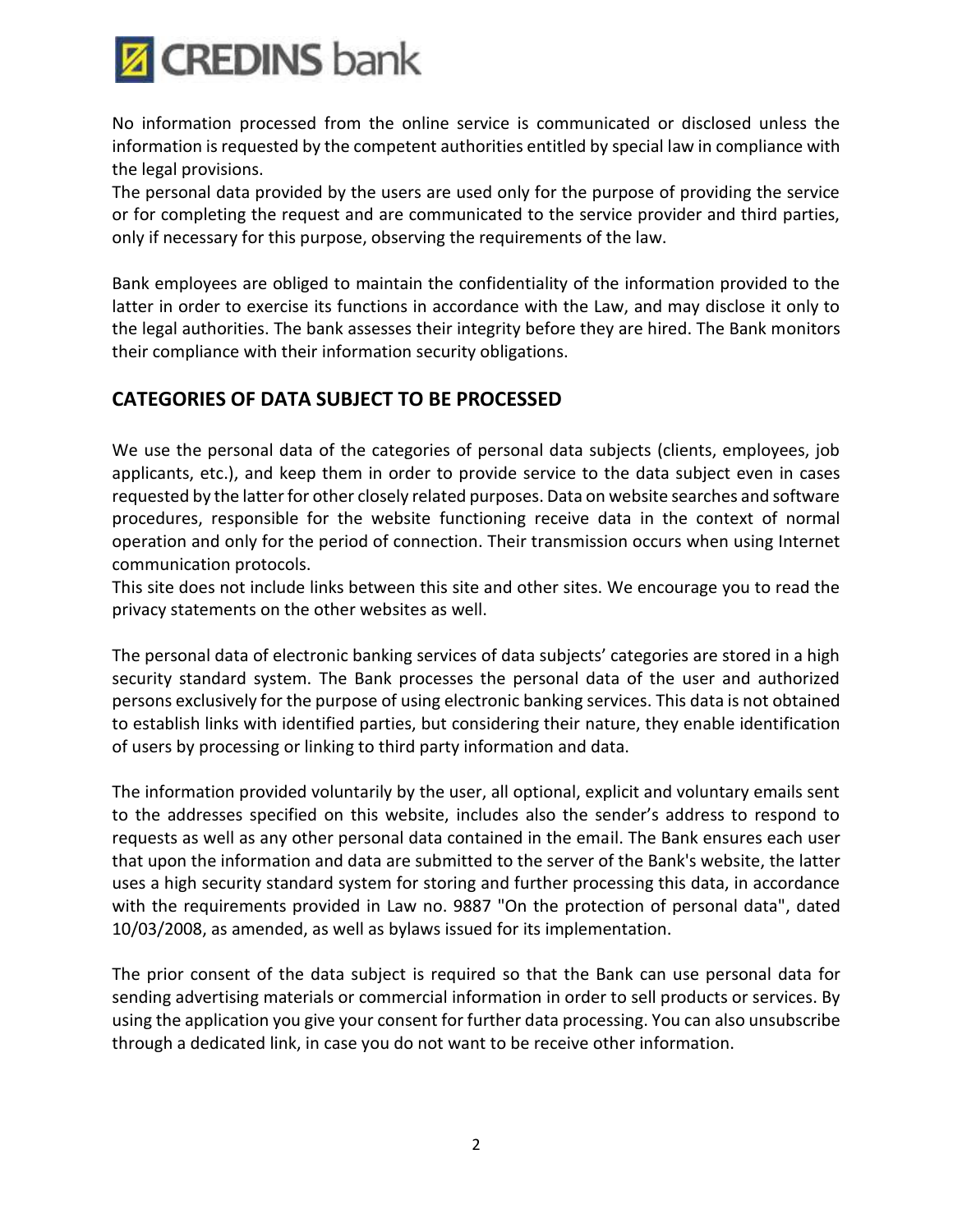

Specific summaries prepared for special services that may be required will be progressively displayed or published on the bank's website.

We use the information of individuals applying for employment with the Bank, on the application process and to monitor recruitment statistics. When we want to disclose the data to a third party, for example, when we want to get a reference, or obtain some data from other relevant institutions, we do not disclose the information without first informing the data subjects, unless this information is required by law. Personal data of applicants who do not win the competition are stored until the end of the period specified in the legislation in force, then, they are destroyed or deleted. We maintain non-personalized information for statistical purposes about applicants, to assist our recruitment activities, but no applicant is identifiable from this data.

We maintain the personal data of individuals who are Bank employees only for employment purposes and no other. The data is kept in secure places, is maintained manually as well as in computer systems in accordance with our law and internal rules. When an employee is no longer an employee of the Bank, we prepare a file regarding his/her employment period. The data in the file are kept secure and used only for purposes of direct importance on the employment of the person until the term set by law expires. Then, the data are destroyed.

## **WAYS OF PROCESSING PERSONAL DATA**

The personal data of the subjects are processed electronically and manually in full compliance with the security measures defined in the provisions of law no. 9887 "On personal data protection", dated 10/03/2008, as amended.

The Bank protects the data in safe premises and secure systems until the end of the term defined in the Instruction No. 20 "On Data Processing in the Banking Sector", dated 03.08.2012 of the Commissioner for the Right to Information and Personal Data Protection, unless otherwise provided by applicable law, the data are subsequently destroyed.

#### **INFORMATION ON PROCESSORS**

Credins Bank, in order to fulfil contractual obligations towards its partners and in accordance with the applicable law in terms of banking/financial service, may transfer personal data declared by the client to "processors", "sub-processors" or "third parties" within the country and abroad observing all the security measures. It shall also maintain them as per the deadlines provided for in the legislation in force.

Pursuant to the law on personal data protection, "processors" are partners of the bank who for contractual/legal reasons may process data on behalf of the Bank in the capacity of the controller, such as:

Card manufacturing companies-Visa/Master Card/First Data/SIA Slovakia.

Debt collection Companies-L & K Debt Collection/Micro Credit.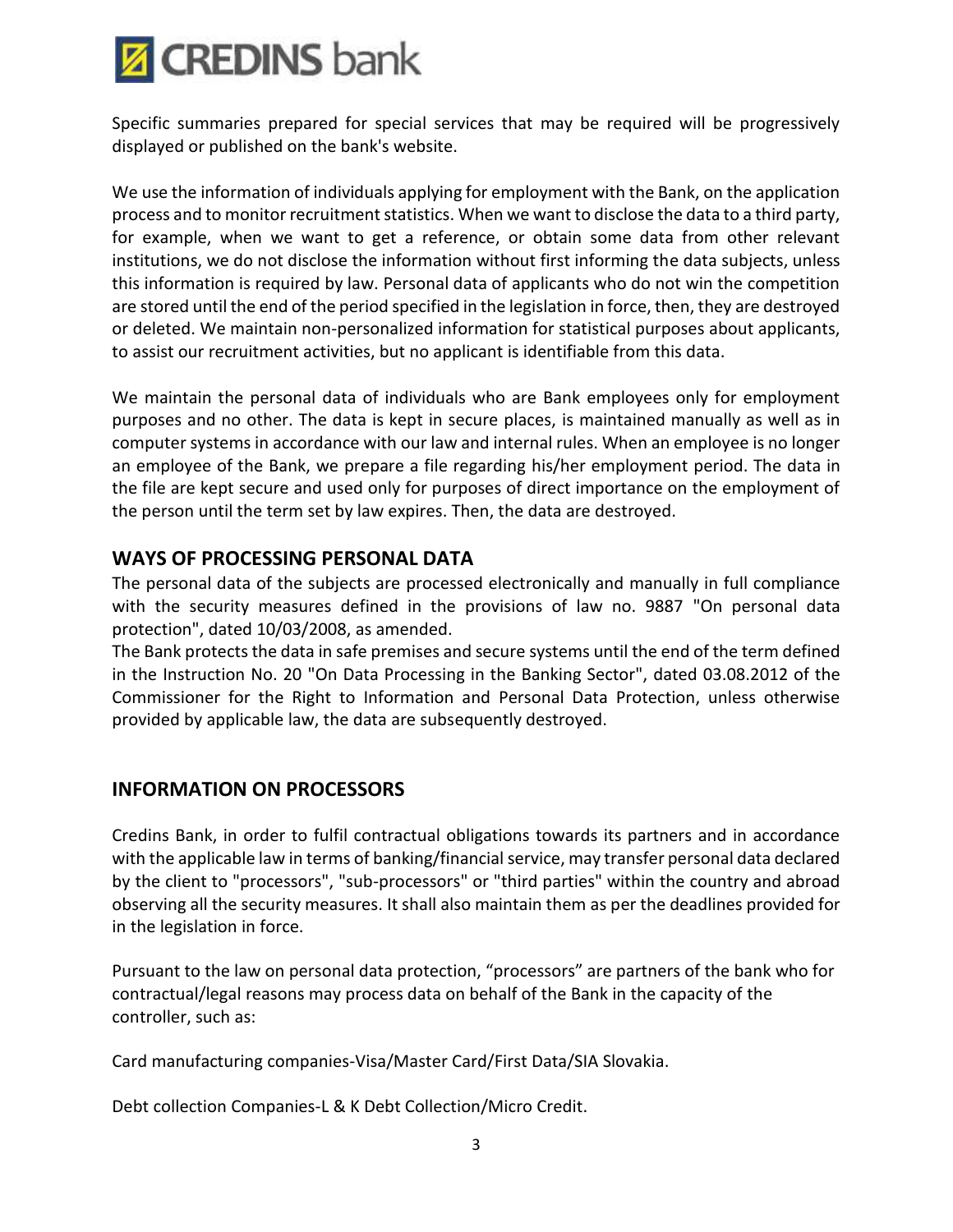

External Auditors of Bank-Grant-Thornton/Ernest-Young.

Life and collateral insurance companies- Sicred/Sigal/Sigma/Albsig/Atlantik/Ansig.

Contractor for services –Sicred Asistance/Albanian Postal Service/AK Invest/MoneyGram/Capital Invest/Rural Credit Guaranty/European Investment Fund-FEI/3D Informatica/NOA/ABI Invest/AZ distribution-Das-Boren-Oil/ Alfa Service shpk.

# **ACCESS TO PERSONAL DATA**

CREDINS Bank tries to be as open as possible to give individuals access to their personal data. Individuals may be informed whether we possess any personal data by sending us a "request for access to personal data" and pursuant to Law No. 9887 "On the protection of personal data", dated 10/03/2008, as amended, the bank within 30 days upon the receipt of the request, shall inform you about the data or shall explain the reasons why the information cannot be provided.

If we have your personal information, we will:

- Inform you why we keep them;
- Show to which recipient such data can be disclosed;
- Inform whether the provision of personal data is mandatory or voluntary;
- Provide their description and, if possible, a copy of the information in an understandable form.

For any personal data maintained by us, as well as on any rights you are entitled as a data subject in accordance with Law no. 9887 "On Protection of Personal Data", dated 10/03/2008, as amended, it is necessary to file a request to the bank by submitting your legal identification documents.

#### **RIGHTS OF PERSONAL DATA SUBJECT**

Individuals whose personal data are being processed, are entitled under Law no. 9887 "On Protection of Personal Data", dated 10/03/2008 as amended, to obtain at any time the confirmation of the existence or not of personal data and to know their content and source, to verify the accuracy, update or correction, request information for processing purposes, on the categories of personal data processed, blocking of information and data handled contrary to the law, and in any case refuse, for legitimate reasons, their treatment. The Bank informs you about the lawful processing of data, as well as about any rights that you are entitled as a data subject in accordance with Law no. 9887 "On Personal Data Protection", dated 10/03/2008, as amended.

#### **SECURITY OD PERSONAL DATA TO BE PROCESSED**